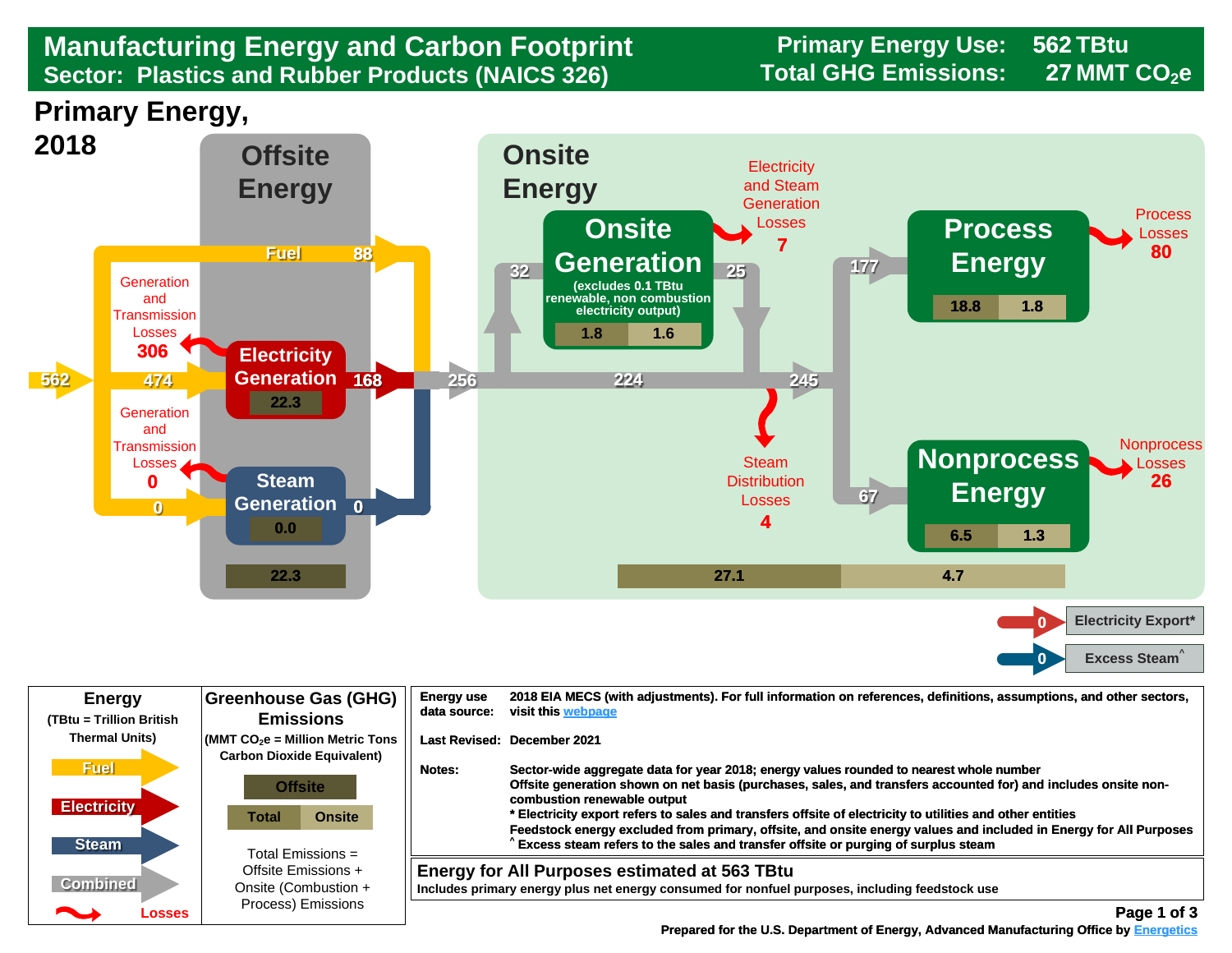

 **Prepared for the U.S. Department of Energy, Advanced Manufacturing Office by Energetics Energetics** 

**Page 2 of 3**